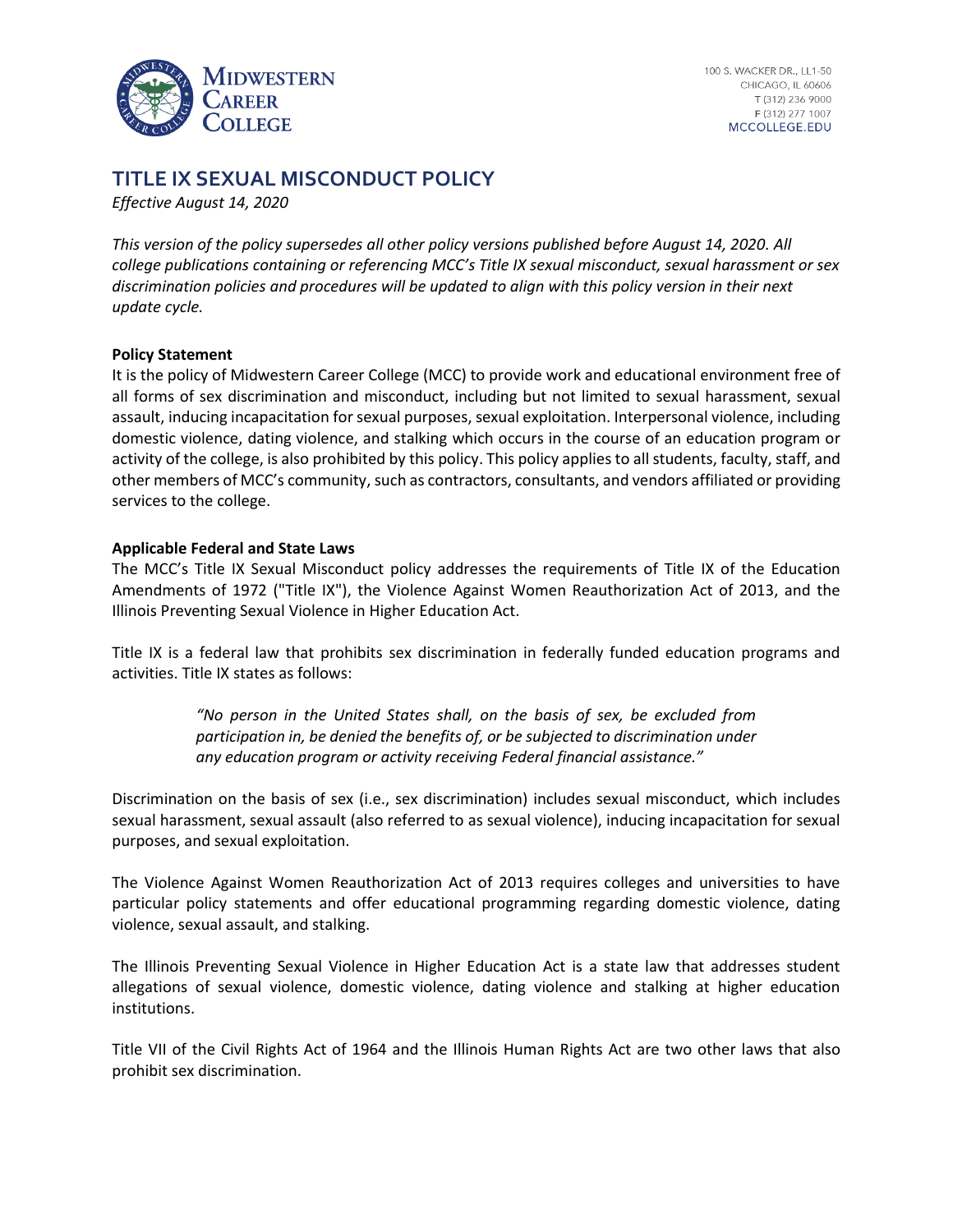# **Prohibited Sexual Misconduct**

Midwestern Career College affirms its commitment to create and maintain an environment free from acts of sexual misconduct and to foster within that environment respect for the dignity of all members of the community.

It is the policy of MCC to comply with Title IX of the Education Amendments of 1972, which prohibits discrimination (including sexual harassment and sexual violence) based on sex in the college's educational programs and activities. It is also MCC's policy to comply with the federal Violence Against Women Act amendments to the Jeanne Clery Disclosure of Campus Security Policy and Campus Crimes Statistics Act, and the accompanying regulations (collectively referred to as VAWA).

Accordingly, MCC will not tolerate acts of sexual misconduct.

The following offenses are considered sexual misconduct and are prohibited by the college.

# ➢ *Sexual Harassment*

For Title IX purposes, sexual harassment is defined as:

- Any instance of quid pro quo harassment by an MCC employee;
- any unwelcome conduct that a reasonable person would find so severe, pervasive, and objectively offensive that it denies a person equal educational access;
- any instance of sexual assault (as defined in the Clery Act), dating violence, domestic violence, or stalking as defined in the Violence Against Women Act (VAWA).

# ➢ *Sexual Assault*

Sexual assault (also referred to as sexual violence) is a type of sexual harassment that involves actual or attempted sexual contact with another person without that person's consent. Sexual assault may involve individuals who are known to one another or have an intimate and/or sexual relationship or may involve individuals not known to one another. Sexual assault includes, but is not limited to:

- *Sexual Penetration without Consent:* Having or attempting to have sexual intercourse with another individual without consent. Sexual intercourse includes any vaginal or anal penetration, however slight, with any body part or object, or oral penetration by a sex organ of another person, when consent is not present, or coercion and/or force is used.
- *Sexual Contact without Consent:* Having or attempting to have sexual contact with another individual without consent. Sexual contact includes kissing, touching the private or intimate parts of another person for sexual gratification, or disrobing another person when consent is not present, or coercion and/or force is used. This includes contact done directly or indirectly through clothing, bodily fluids, or with an object. It also includes causing or inducing a person, when consent is not present, to similarly touch or fondle oneself or someone else. Intimate parts may include the breasts, genitals, buttocks, mouth or any other part of the body that is touched in a sexual manner.
- *Incest:* Sexual intercourse between persons who are related to each other within the degrees wherein marriage is prohibited by the laws of the state in which the incident occurred.
- *Statutory Rape:* Sexual intercourse with a person who is under the legal age of consent.

# ➢ *Inducing Incapacitation for Sexual Purposes*

Inducing incapacitation for sexual purposes includes using, or causing another person or person to use drugs, alcohol, or other means with the intent to affect the ability of an individual to consent or refuse to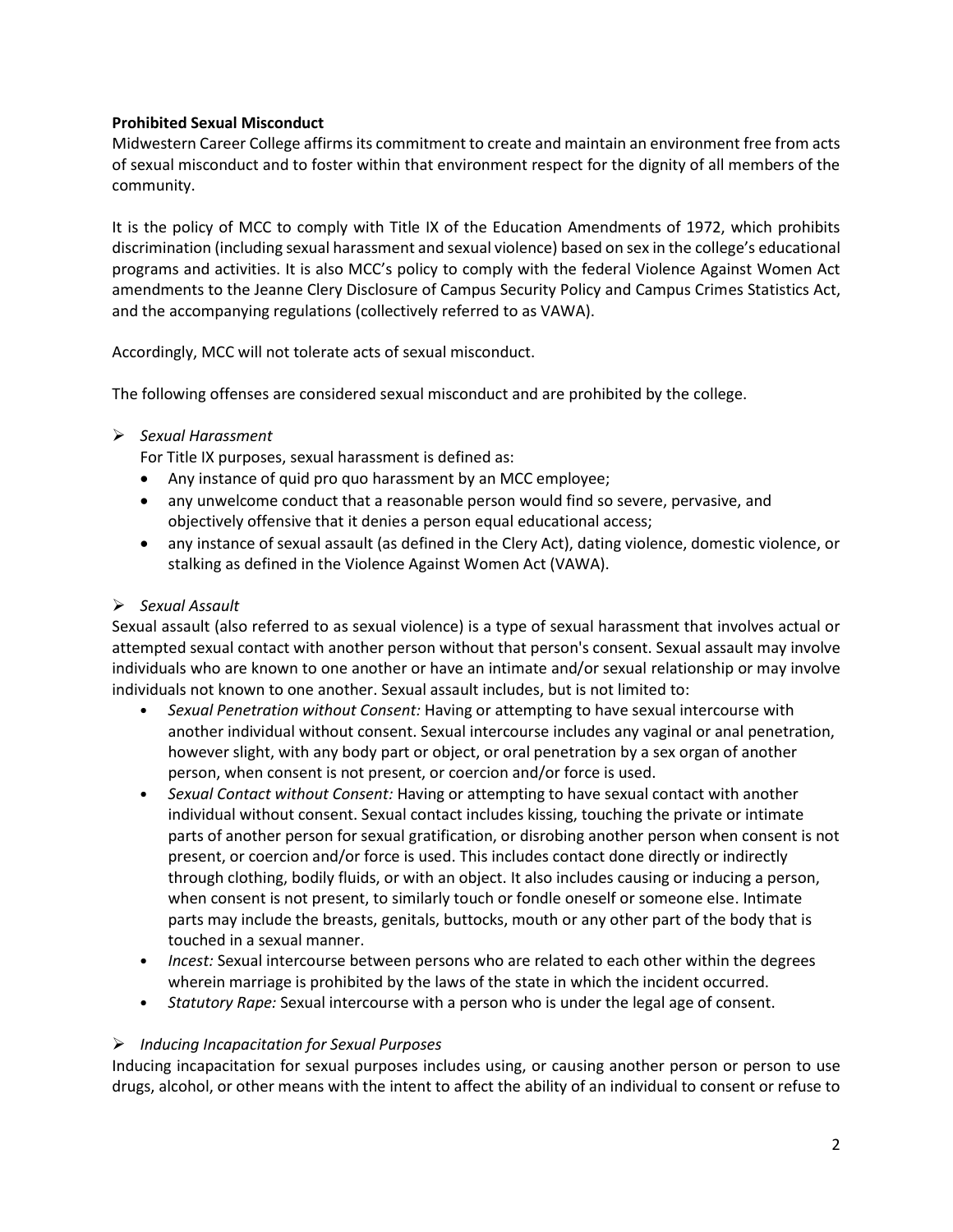consent to sexual contact.

### ➢ *Sexual Exploitation*

Sexual exploitation occurs when a person takes non-consensual or abusive sexual advantage of another for personal benefit, or to benefit anyone other than the person being exploited, and that behavior does not otherwise constitute one of the preceding sexual misconduct offenses. Examples of behavior that could rise to the level of sexual exploitation include:

- Prostituting another person;
- Non-consensual visual (e.g., video, photograph) or audio-recording of sexual activity;
- Non-consensual distribution of photos, other images, or information of an individual's sexual activity, intimate body parts, or nakedness, with the intent to or having the effect of embarrassing an individual who is the subject of such images or information;
- Exceeding the boundaries of consent;
- Engaging in non-consensual voyeurism;
- Knowingly transmitting an STI, such as HIV, to another without disclosing one's STI status;
- Exposing one's genitals in non-consensual circumstances, or inducing another to expose their genitals;
- Possessing, distributing, viewing, or forcing others to view illegal pornography.

# **Interpersonal Violence**

MCC affirms its commitment to create and maintain an environment free from acts of interpersonal violence and to foster within that environment respect for the dignity of all members of the community. The College does not tolerate acts of interpersonal violence such as the following:

# ➢ *Stalking*

Stalking is defined as engaging in a course of conduct directed at a specific person that would cause a reasonable person to:

- Fear for the person's safety or the safety of others; or
- Suffer substantial emotional distress.

For the purposes of this definition:

- Course of conduct means two or more acts, including, but not limited to, acts in which the stalker directly, indirectly, or through third parties, by any action, method, device, or means, follows, monitors, observes, surveils, threatens, or communicates to or about a person, or interferes with a person's property.
- Reasonable person means a reasonable person under similar circumstances and with similar identities to the victim.
- Substantial emotional distress means significant mental suffering or anguish that may but does not necessarily require medical or other professional treatment or counseling.

# ➢ *Dating Violence*

Dating violence is defined as violence committed by a person who is or has been in a social relationship of a romantic or intimate nature with the victim. The existence of such a relationship shall be determined based on the reporting party's statement and with consideration of the length of the relationship, the type of relationship, and the frequency of interaction between the persons involved in the relationship. For the purposes of this definition: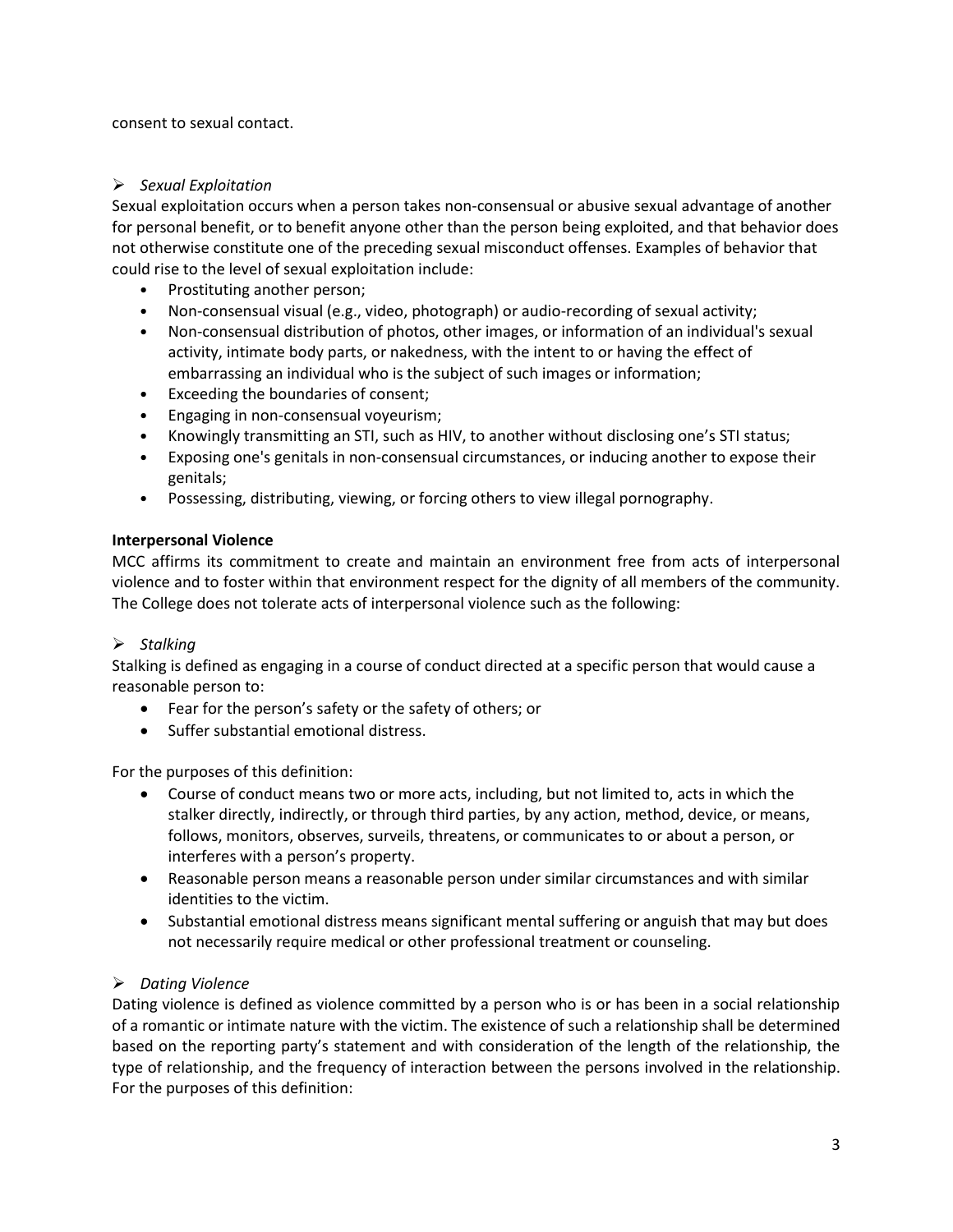- Dating violence includes, but is not limited to, sexual or physical abuse or the threat of such abuse.
- Dating violence does not include acts covered under the definition of domestic violence

# ➢ *Domestic Violence*

Domestic Violence – is defined as a felony or misdemeanor crime of violence committed:

- By a current or former spouse or intimate partner of the victim;
- By a person with whom the victim shares a child in common;
- By a person who is cohabitating with, or has cohabitated with, the victim as a spouse or intimate partner;
- By a person similarly situated to a spouse of the victim under the domestic or family violence laws of the jurisdiction in which the crime of violence occurred;
- By any other person against an adult or youth victim who is protected from that person's acts under the domestic or family violence laws of the jurisdiction in which the crime of violence occurred

# **Examples of Prohibited Sexual Misconduct in Higher Education**

- A professor who continuously makes jokes of a sexual nature in the classroom;
- An admission counselor who tells a student he or she might be able to get into a class if the student dates the advisor;
- An admissions counselor who tells a prospective student that the advisor will put in a "good word" for the prospective student if he or she dates the advisor;
- A financial assistance coordinator who tells a student that "if you have sex with me, I can look out for scholarships for you;"
- A lab assistant who promises a student a better grade if the student does not resist any inappropriate touching or sexual advances.

# **Reporting Options and Available Resources**

MCC strongly encourages those who have experienced sexual discrimination or misconduct, and anyone with a knowledge or sexual discrimination or misconduct, including third-party bystanders, to report incidents of sexual misconduct to the Title IX Coordinator and/or other designated college employees.

MCC has designated certain college personnel as mandatory Title IX Reporters by virtue of their role and responsibilities on campus. Mandatory Title IX Reporters are either people designated under MCC policies as those to whom sexual misconduct should be reported (Title IX Coordinator); or officials of the college with significant responsibility for student and campus activities and therefore, have authority to institute corrective measures on behalf of the institution.

Mandatory Title IX Reporters are college employees at a manager, associate director, director, or executive level including, but are not limited to the following roles/titles:

- Title IX Coordinator
- MCC Campus Emergency Coordinators;
- Director of Academic Operations;
- Academic Dean;
- Program Directors;
- Academic Managers;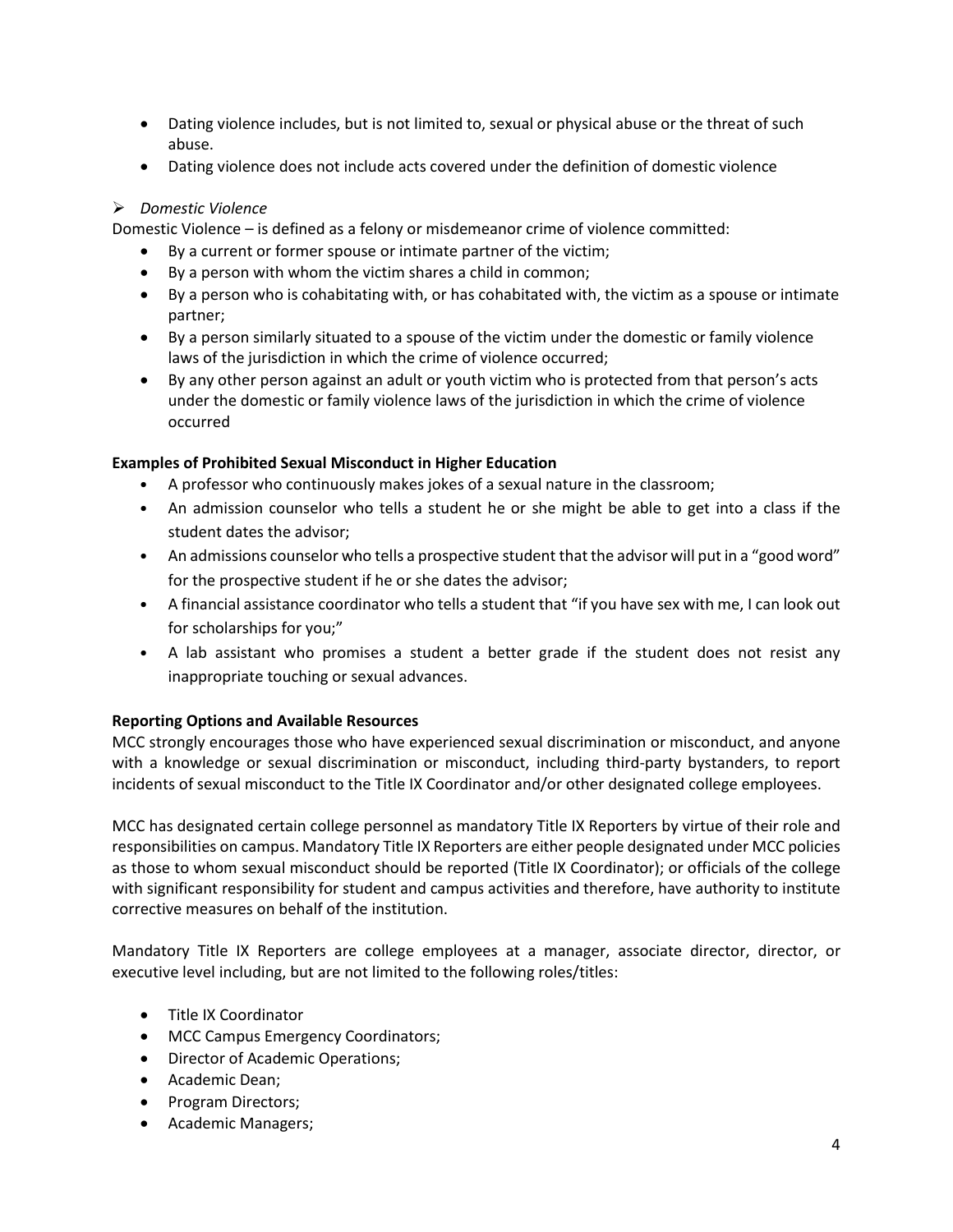- Director of External Development and Operations;
- HR Director;
- Staff supervisors of student employees;
- Registrar and Associate Registrar;
- Associate Director of International Department;
- Designated School Official (DSO);
- Financial Aid Director;
- Associate Director of Clinical Externship;
- Associate Director of Career Services.

Other college employees, including FT and adjunct faculty, who have or receive information of sexual misconduct in the college's programs or activities and are encouraged to report the incident to the Title IX Coordinator and review MCC's Title IX Sexual Misconduct Policy found at [https://mccollege.edu/consumer-information/.](https://mccollege.edu/consumer-information/)

# ➢ Title IX Coordinator

MCC has designated the Title IX Coordinator, to coordinate MCC's compliance with Title IX and VAWA and to respond to reports of violations. Title IX Coordinator is trained in the college's policies and procedures, state and federal law and other issues related to sex discrimination and sexual misconduct.

Specifically, Title IX Coordinator:

- Oversees the investigation of all formal complaints of prohibited misconduct under this policy;
- Advises complainants (individuals alleging misconduct), respondents (individuals accused of alleged misconduct) and/or third parties regarding the courses of action available at the college and in the community for resolving complaints of sex discrimination and sexual misconduct;
- Provides assistance to all employees regarding how to appropriately respond to a report of prohibited sexual misconduct under this policy;
- Conducts and/or reviews on-going climate checks, tracking, monitoring of sexual misconduct allegations on campus and reports findings to college officials and/or the campus community, where appropriate;
- Assists in preparing federal and state required compliance reports;
- Oversees training, education, and sexual misconduct prevention efforts;
- Provides and participates in on-going training designed to assist in implementing this policy.

*Title IX Coordinator* Mary Schmidt 100 S. Wacker Dr., LL1-50 Chicago, IL 60606 (312) 236-9000 Ext. 1051 [mschmidt@mccollege.edu](mailto:mschmidt@mccollege.edu)

Any person, (whether or not the person reporting is the person alleged to be the victim of conduct that could constitute sexual misconduct), may report sexual misconduct in person, by mail, by telephone, or by e-mail, using the contact information listed for the Title IX Coordinator, or by any other means that results in the Title IX Coordinator receiving the person's verbal or written report. Such a report may be made at any time, including during non-business hours, by using the telephone number or e-mail address, or by mail to the office address, listed for the Title IX Coordinator.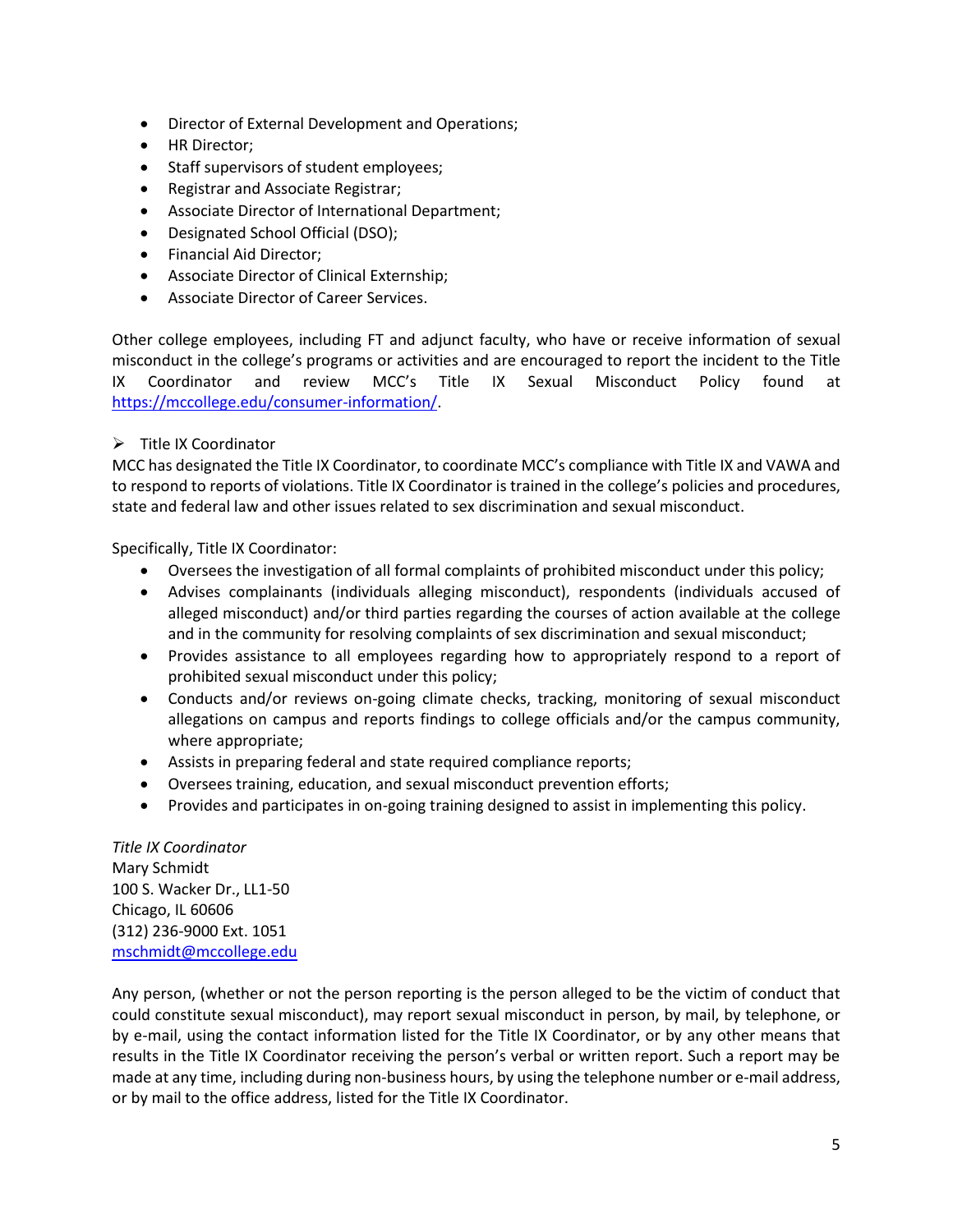# ➢ *On-Campus Confidential Advisor*

In accordance with The Illinois Preventing Sexual Violence in Higher Education Act, MCC has designated an on-campus Confidential Advisor to provide individuals wishing to obtain confidential assistance without making an official report to MCC an option to do so.

Olia Sweiss 100 S. Wacker Dr., LL1-50 Chicago, IL 60606 (312) 236-9000 Ext. 1033 [osweiss@mccollege.edu](mailto:osweiss@mccollege.edu)

The College Confidential Advisor is available to discuss incidents of sex discrimination and sexual misconduct in confidence. Disclosures to confidential advisors will not trigger MCC's investigation into an incident. In addition to providing confidential counseling, confidential advisors also provide emergency and ongoing support to individuals who have experienced sexual misconduct, including:

- An explanation of the individual's right to have privileged, confidential communications with the confidential advisor consistent with state and federal law;
- Providing information regarding the individual's reporting options and possible outcomes, including reporting to the College's Title IX Coordinator/s pursuant to this policy and notifying local law enforcement;
- Providing resources and services, including, but not limited to, services available on campus and through community-based resources, such as, sexual assault crisis centers, medical treatment facilities, counseling services, legal resources, medical forensic services, and mental health services;
- Assistance in contacting campus officials, and/or local law enforcement upon request;
- Assistance with securing interim protective measures and accommodations upon request.

### ➢ *Electronic Reports, Including Anonymous Reporting Option*

Electronic Reports, including anonymous reports, may be submitted by completing the form found at <https://mccollege.edu/confidential-sexual-misconduct-report-form/>

This form can be used to report alleged violations of the college's Sexual Misconduct policy. The reporters may submit the report anonymously. Anonymous reports will be investigated to the greatest extent possible based on the amount of information provided. The college's ability to take action against an accused may be limited in the case of anonymous reports.

### ➢ *Off-Campus Confidential Resources*

The following off-campus agencies also employ individuals available to discuss incidents of misconduct in confidence. Disclosures to these entities will not prompt MCC's investigation into an incident. Please note that limitations of confidentiality may exist for individuals under the age of 18.

- 24-Hour Chicago Rape Crisis Hotline: 1-888-293- 2080
- 24-Hour Sarah's Inn Domestic Violence Crisis Line: 708-386-4225
- 24-Hour City of Chicago Domestic Violence Help Line: 1-877-863-6338
- 24-Hour Spanish Speaking Domestic Violence Hotline: 312-738-5358
- The Zacharias Sexual Abuse Center: 847-872-7799.
- National Sexual Assault Telephone Hotline: 800-656-HOPE (4673).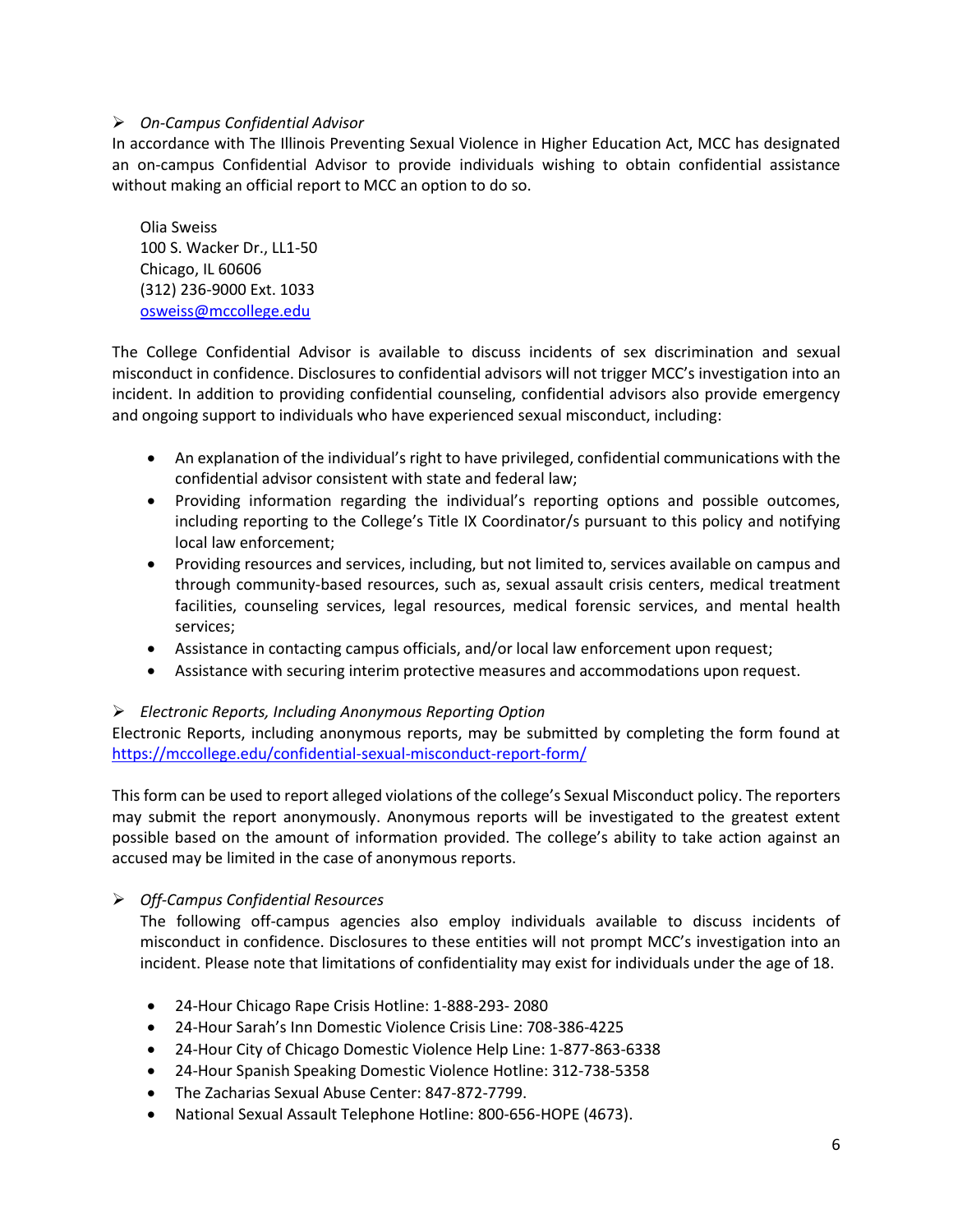- Center on Halsted LGBTQ Violence Resource Line: 773-871-CARE (2273).
- ➢ *Department of Education's Office for Civil Rights*

A person may file a complaint with the Department of Education's Office for Civil Rights regarding an alleged violation of Title IX by visiting<https://ocrcas.ed.gov/contact-ocr> or calling 1-800-421-3481.

# **Privacy of Sexual Misconduct Reports**

The privacy of all parties involved in reports of sexual misconduct will be respected to the extent permitted under the relevant law. Information related to a report of sexual misconduct will be shared only with those employees who need to know to assist in the investigation and/or resolution of the matter pursuant to the MCC's Sexual Misconduct Complaint Resolution Procedures. All MCC employees who are involved in the review, investigation or resolution of sexual misconduct complaints will receive specific training regarding the safeguarding of private information.

# **Requests for Confidentiality**

In some cases, an individual may disclose an incident of sexual misconduct to a non-confidential source but wish to maintain confidentiality or request that no investigation into a particular incident be conducted or disciplinary action be taken. MCC must weigh such requests against the college's obligation to provide a safe, non-discriminatory environment for all members of the MCC community, including the individual who has experienced the alleged misconduct. Although rare, there are times when the college may not be able to honor an individual's request for confidentiality in order to provide a safe, nondiscriminatory environment.

In general, the complainant's wishes with respect to whether the college investigates, will be respected unless the Title IX Coordinator determines that signing a formal complaint to initiate an investigation over the wishes of the complainant is not clearly unreasonable in light of the known circumstances.

When weighing an individual's request for confidentiality or that no investigation or discipline be pursued, the Title IX Coordinator will consider whether the college possesses other means to obtain the relevant information, as well as whether:

- There have been other sexual misconduct complaints about the accused individual;
- The accused individual has records from a prior educational institution or elsewhere indicating a history of sexual misconduct;
- The accused individual threatened further sexual misconduct or other violence against the complainant or others;
- The alleged sexual misconduct was committed by multiple accused individuals;
- The alleged sexual misconduct was perpetrated with a weapon;
- The alleged sexual misconduct was committed against a minor; and/or
- The complainant's report reveals a pattern of perpetration (e.g., via illicit use of drugs or alcohol) at a given location or by a particular group.

The presence of one or more of these factors could lead further investigation and, if appropriate, pursue disciplinary action pursuant to the formal resolution process set forth in the college's Sexual Misconduct Grievance Process despite an individual's request for confidentiality and/or that no investigation be conducted. If MCC determines that it cannot maintain an individual's confidentiality or uphold a request that the complaint not be investigated, the college will inform the individual and will, to the extent possible, limit the information shared during the Sexual Misconduct Grievance Process.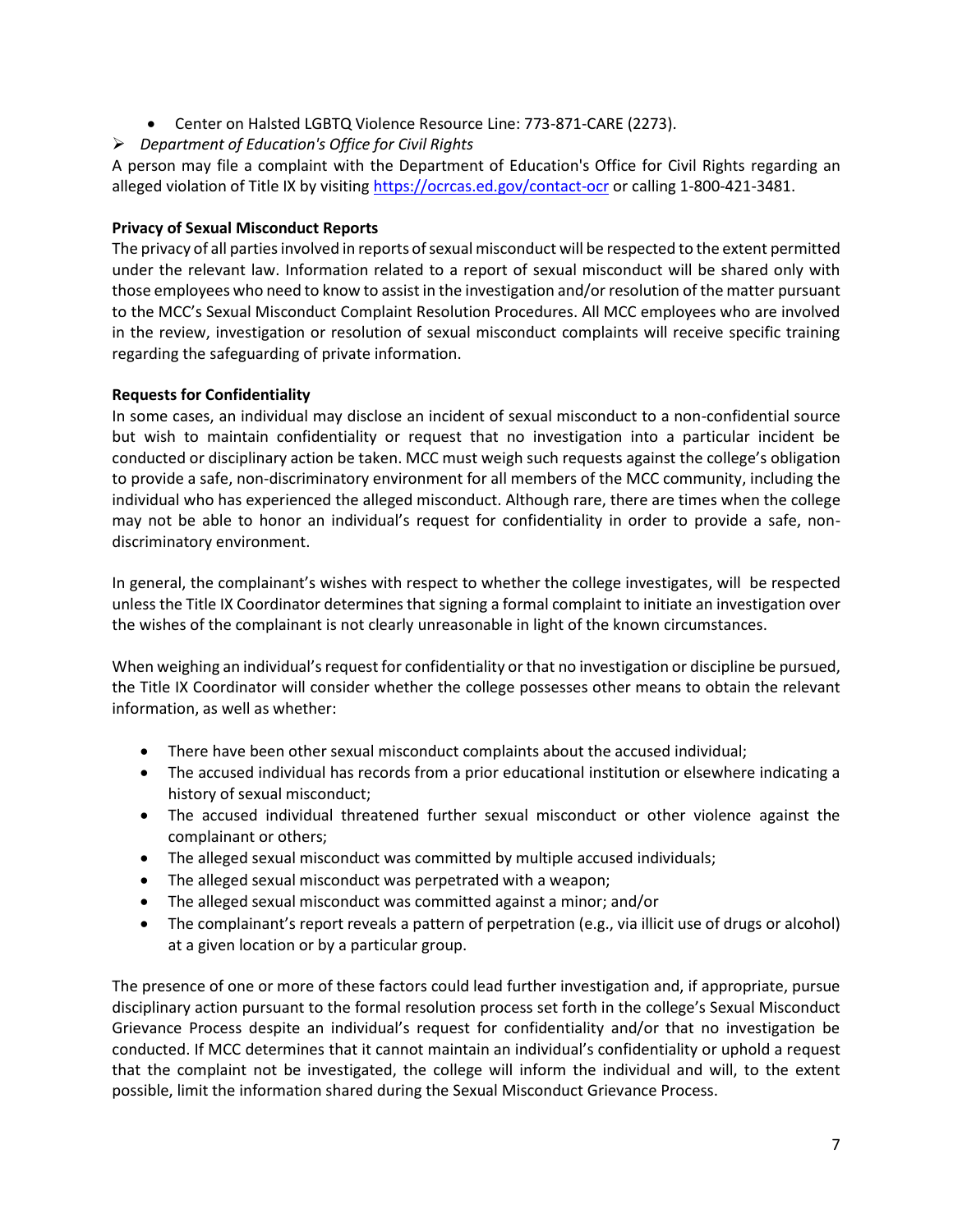If none of the above factors are present, the college may honor the individual's request for confidentiality or that an investigation not be conducted. If the college honors such request, the college's ability to fully investigate the incident and pursue disciplinary or other action against the respondent(s) may be limited.

The college will keep confidential the identity of complainants, respondents, and witnesses, except as may be permitted by FERPA, as required by law, or as necessary to carry out a Title IX proceeding.

### **Supportive Measures**

Upon receiving the report of Title IX sexual misconduct, the college will promptly offer supportive measures to the person alleged to be the victim (referred to as the "complainant").

Supportive measures are defined as individualized services reasonably available that are nonpunitive, non-disciplinary, and not unreasonably burdensome to the other party while designed to ensure equal educational access, protect safety, or deter sexual harassment.

The Title IX Coordinator will promptly contact the complainant confidentially to discuss the availability of supportive measures, consider the complainant's wishes with respect to supportive measures, inform the complainant of the availability of supportive measures with or without the filing of a formal complaint, and explain to the complainant the process for filing a formal complaint.

### **TITLE IX SEXUAL MISCONDUCT GRIEVANCE PROCESS**

MCC is committed to responding promptly to all allegations of sexual misconduct independent from law enforcement and criminal court proceedings by offering supportive measures to every complainant (i.e., an individual who is alleged to be the victim of sexual harassment); investigating every formal complaint filed by a complainant or signed by a Title IX Coordinator; and effectively implementing remedies designed to restore or preserve a complainant's equal educational access any time a respondent is found responsible for sexual harassment. The college will follow a grievance process before the imposition of any disciplinary sanctions or other actions that are not supportive measures, against a respondent. The college will not restrict rights protected under the U.S. Constitution, including the First Amendment, Fifth Amendment, and Fourteenth Amendment, when complying with Title IX.

#### **Definitions:**

- $\triangleright$  Complainant an individual who is alleged to be the victim of conduct that could constitute sex discrimination or sexual misconduct.
- $\triangleright$  Respondent an individual who has been reported to be the perpetrator of conduct that could constitute sex discrimination or sexual misconduct.
- ➢ Third-party Reporter/Witness an individual who reports sexual misconduct occurring between individuals other than him/herself.
- $\triangleright$  Investigator a person who conducts investigation into the circumstances described in the official complaint. The investigation can be done by Title IX Coordinator or designee.
- $\triangleright$  Adjudicator (or Decision-Maker) an individual who conducts the live hearing and makes a decision on the responsibility of the respondent(s). The decision-maker cannot be the same person as the Title IX Coordinator or the investigator.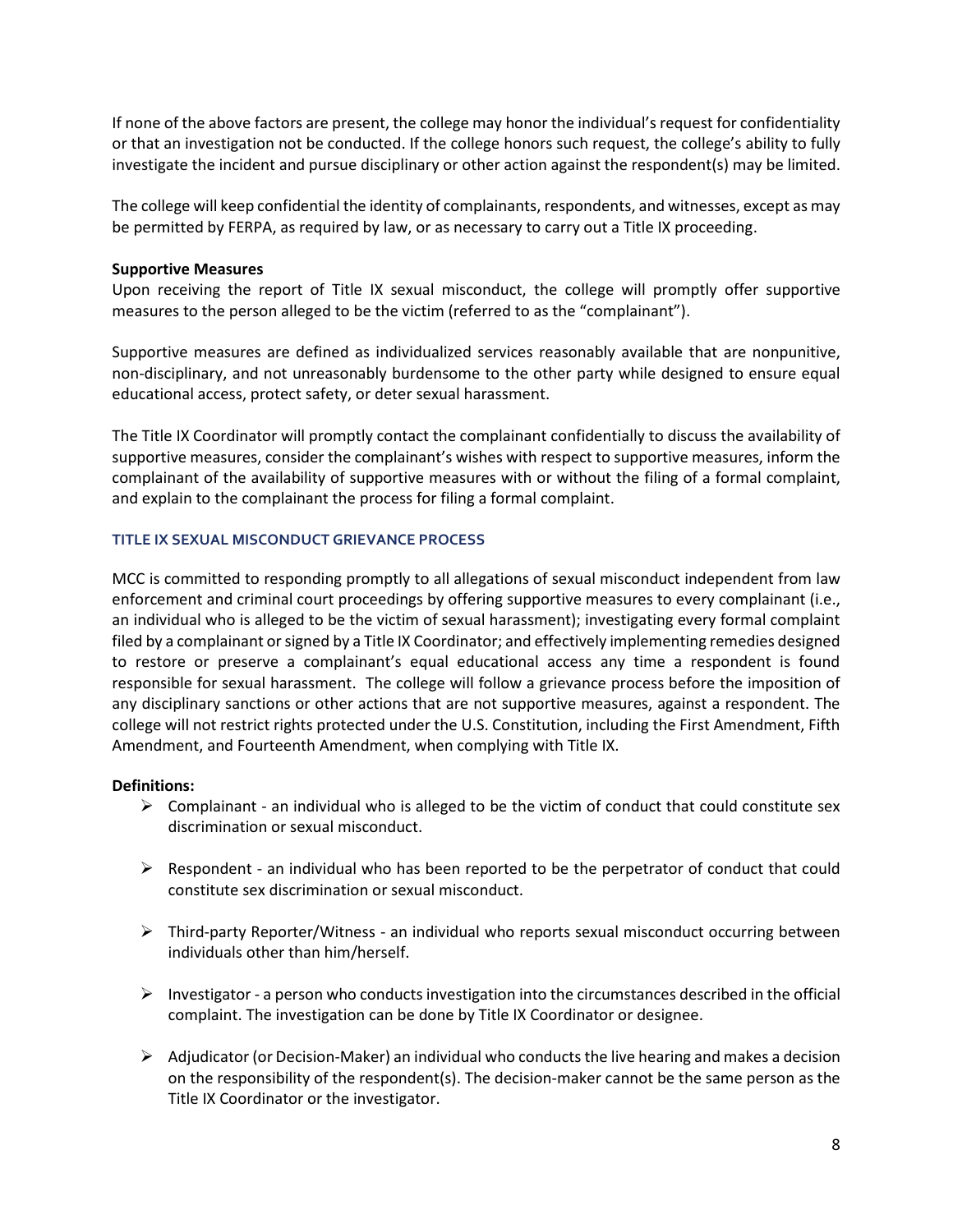### **Formal Complaint**

A Formal Title IX Complaint ("formal complaint") is a document filed by a complainant or signed by the Title IX Coordinator alleging sexual misconduct against a respondent and requesting that the school investigate the allegation of sexual misconduct

At the time of filing a formal complaint, a complainant must be participating in or attempting to participate in the education program or activity of the school with which the formal complaint is filed.

A formal complaint may be filed with the Title IX Coordinator in person, by mail, or by electronic mail, by using the contact information required to be listed for the Title IX Coordinator, and by any additional method designated by the school.

The phrase "document filed by a complainant" means a paper document or electronic submission (such as by e-mail or through an online form provided for this purpose by the college) that contains the complainant's physical or digital signature, or otherwise indicates that the complainant is the person filing the formal complaint.

Where the Title IX Coordinator signs a formal complaint, the Title IX Coordinator is not a complainant or a party during a grievance process and will comply with requirements for Title IX personnel to be free from conflicts and bias.

The college may, under college's discretion, consolidate formal complaints where the allegations arise out of the same facts.

Upon receiving a formal complaint of sexual misconduct, the Title IX Coordinator or designee will provide the parties with a written notification of the formal complaint including

- The notice explaining the grievance process;
- Specific details about the complaint such as where it happened and when;
- A statement that the parties may have the right to an advisor of their choice who may be an attorney;
- If a party does not have an advisor, the school will provide an advisor of its choice, free of charge, to conduct cross-examination. The advisor may be, but is not required to be, an attorney.
- The provisions from MCC's standards of student conduct regarding consequences for knowingly making false complaints and/or false statements.

The college will provide an advance notice in writing to all the parties of when they are invited or expected to participate in an interview, meeting, or hearing.

The college will provide the parties with any additional allegations of sexual harassment that arise during the investigation and which may be the subject of the investigation.

### **Optional Dismissal of Formal Complaints**

The college may, under college's discretion, dismiss a formal complaint or allegations therein if the complainant informs the Title IX Coordinator in writing that the complainant desires to withdraw the formal complaint or allegations therein, if the respondent is no longer enrolled or employed by the school, or if specific circumstances prevent the school from gathering sufficient evidence to reach a determination. The college will give the parties written notice of a dismissal (mandatory or discretionary) and the reasons for the dismissal.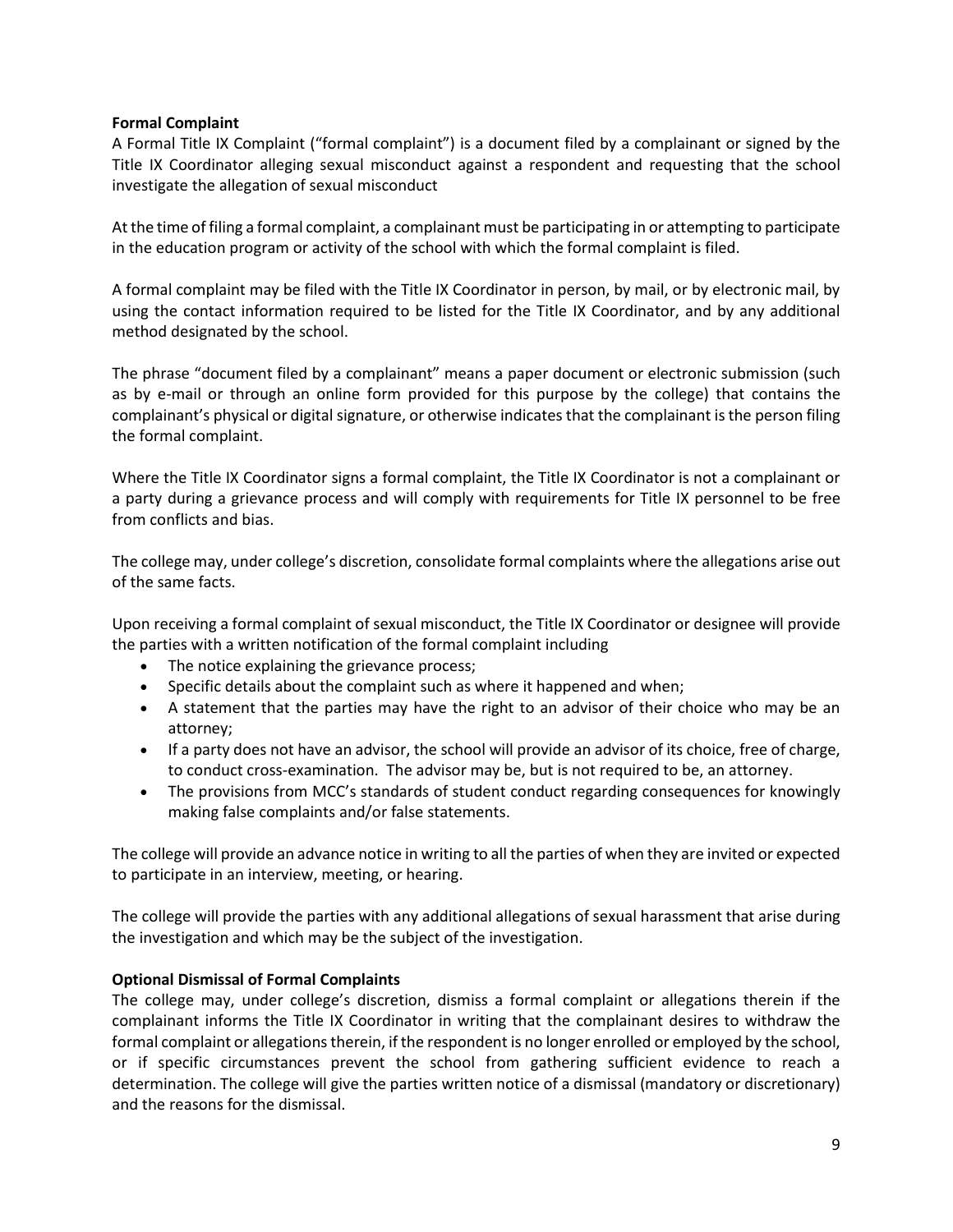If the allegations in a formal complaint do not meet the definition of Title IX sexual harassment, or did not occur in the college's education program or activity against a person in the United States, the college will dismiss such allegations for purposes of Title IX but may still address the allegations in any manner the college deems appropriate under the college's student code of conduct and/or employee or faculty handbook.

### **Respondent Leaving the College**

Should a respondent decide to leave the college and not participate in the grievance process, the process will nonetheless proceed in the respondent's absence to a reasonable resolution if a formal complaint is not dismissed. If found responsible for the violation of the Title IX Sexual Misconduct policy, the respondent will not be permitted to return to college until sanctions issued, if any, have been satisfied.

### **Informal Resolution Option**

Informal resolution option is not available to the parties unless a formal complained is filed. Once the formal complaint is filed, the college, in college's discretion, may choose to offer and facilitate informal resolution options, such as mediation or restorative justice, so long as both parties give voluntary, informed, written consent to attempt informal resolution. Any person who facilitates an informal resolution will be well trained.

The college may not require waiver of the right to a formal investigation and adjudication of formal complaints of sexual harassment as a condition of enrollment or continuing enrollment, or employment or continuing employment, or enjoyment of any other right. Similarly, the college may not require the parties to participate in an informal resolution process and may not offer an informal resolution process unless a formal complaint is filed.

At any time prior to agreeing to a resolution, any party has the right to withdraw from the informal resolution process and resume the grievance process with respect to the formal complaint.

The college will not offer or facilitate an informal resolution process to resolve allegations that an employee sexually harassed a student.

### **Investigation**

The college will investigate Title IX sexual harassment allegations in any formal complaint, which can be filed by a complainant, or signed by a Title IX Coordinator.

Investigations will be conducted by the Title IX Coordinator or another internal or external investigator appointed by the Title IX Coordinator.

If at any point during the investigation it is determined that there is no reasonable cause to believe that sexual misconduct occurred, the Title IX Coordinator may terminate the investigation and refer the matter to the appropriate campus office for resolution or close the matter with no further action.

Investigations may include one or more interviews with the complainant, respondent, and any other identified witnesses. Interviews may take place in person, by phone or through electronic means. Investigations may also include the gathering and analysis of physical, documentary and/or other relevant evidence. Additionally, complainants and respondents will have an opportunity to provide written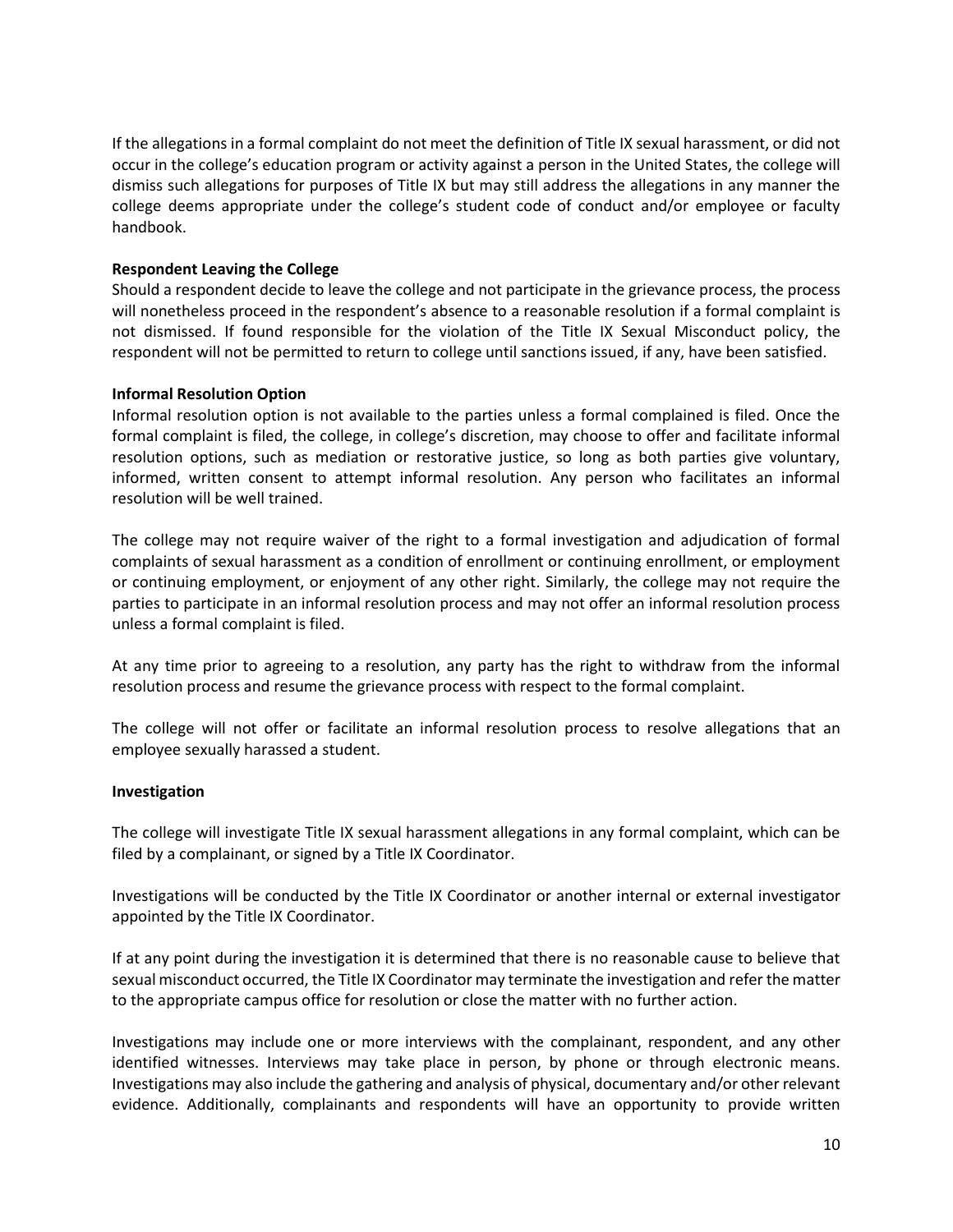statements, identify and/or present statements from fact witnesses or submit any other evidence they deem relevant.

- The burden of gathering evidence and burden of proof will remain with the college, not with the parties. However, parties can gather and present evidence of their own.
- The college will not restrict the ability of the parties to discuss the allegations or gather evidence.
- The college will provide equal opportunity for the parties to present fact and expert witnesses and other inculpatory and exculpatory evidence.
- The parties will have the same opportunity to select an advisor of the party's choice who may be, but need not be, an attorney.
- The college will send written notice of any investigative interviews, meetings, or hearings to all the parties.
- The college will send the parties, and their advisors, evidence directly related to the allegations in electronic format or hard copy, with at least 10 days for the parties to inspect, review, and respond to the evidence.

# **Investigative Report**

After the investigation has been completed, the investigator will prepare a report containing:

- summaries of interviews with the complainant, respondent, and third-party witnesses;
- a description and analysis of other relevant information collected,
- a statement of the investigator's material findings of fact;
- any other relevant information concerning the investigation and/or these procedures.

The college will send the parties, and their advisors, an investigative report in electronic format or hard copy, with at least 10 days for the parties to respond. Parties may provide a written response to the investigative report prior to the hearing or other grievance proceeding where responsibility will be determined.

### **Hearing**

As part of the grievance process, the college will conduct a live hearing with cross-examination included as part of the hearing.

- At the live hearing, each party's advisor will be able to ask the other party and any witnesses all relevant questions and follow-up questions, including the questions challenging credibility.
- Such cross-examination at the live hearing will be conducted directly, orally, and in real time by the party's advisor of choice and never by a party personally.
- At the request of either party, the college will provide for the entire live hearing (including crossexamination) to occur with the parties located in separate rooms with technology enabling the parties to see and hear each other.
- Only relevant cross-examination and other questions may be asked of a party or witness. Before a complainant, respondent, or witness answers a cross-examination or other question, the college adjudicator(s) will first determine whether the question is relevant and explain to the party's advisor asking cross-examination questions any decision to exclude a question as not relevant.
- Both parties can submit written questions for the other parties and witnesses to answer before the decision maker determines responsibility.
- If a party does not have an advisor present at the live hearing, the school will provide, without fee or charge to that party, an advisor of the school's choice who may be, but is not required to be, an attorney to conduct cross-examination on behalf of that party.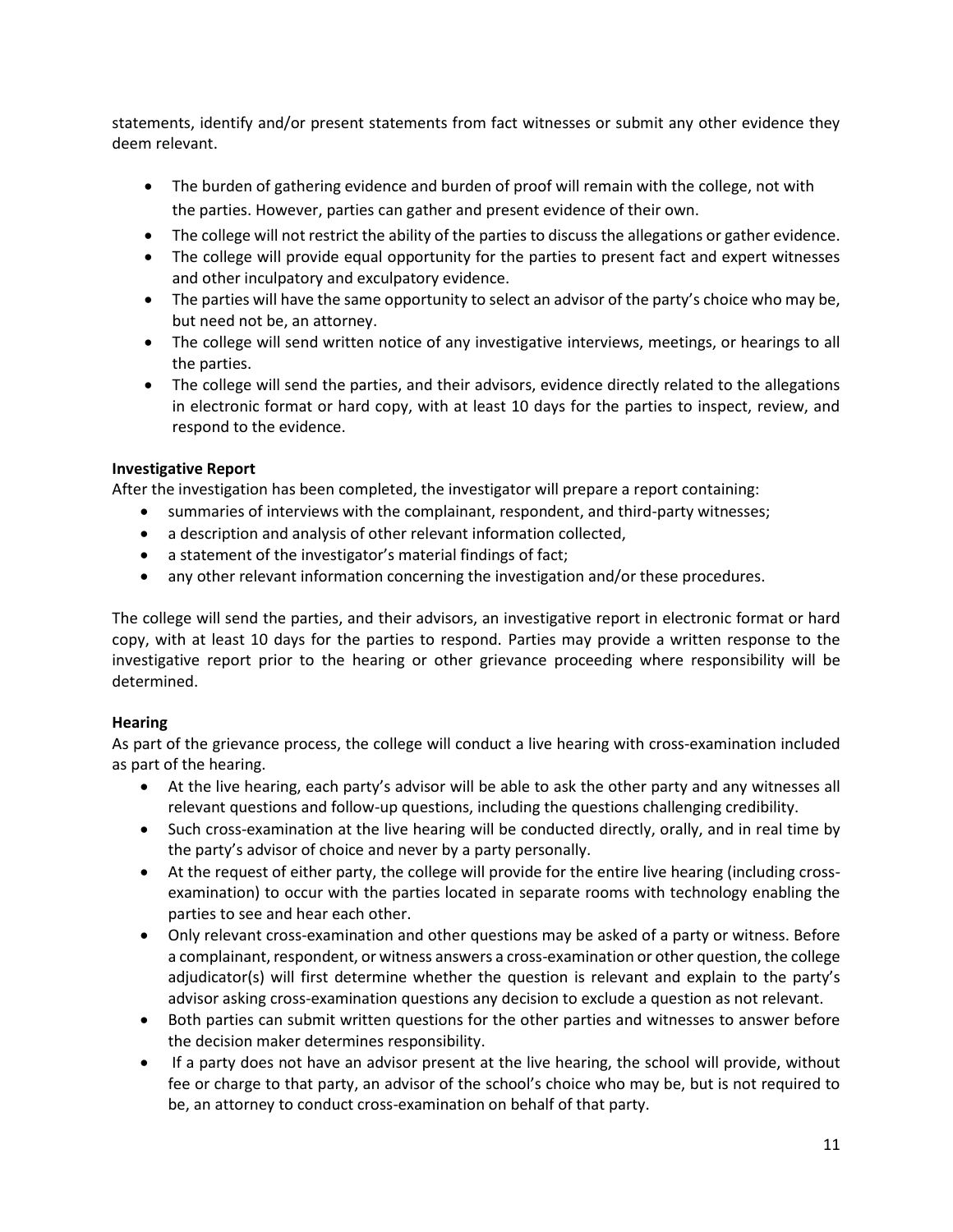- If a party or witness does not submit to cross-examination at the live hearing, the college adjudicator(s) will not rely on any statement of that party or witness in reaching a determination regarding responsibility. However, the college-adjudicator(s) are not allowed to draw an inference about the determination regarding responsibility based solely on a party's or witness's absence from the live hearing or refusal to answer cross-examination or other questions.
- Live hearings may be conducted with all parties physically present in the same geographic location or, at the college's discretion, any or all parties, witnesses, and other participants may appear at the live hearing virtually.
- The college will create an audio or audiovisual recording, or transcript, of any live hearing.
- The college will provide partitions to complainants upon request

# **Standard of Proof**

The college will use the *preponderance of the evidence standard* in all formal complaints to determine whether or not there is sufficient information to establish a violation of the college's Sexual Misconduct policy. A preponderance of the evidence means whether the information provided during the investigation and hearing supports a determination that it is "more likely than not" a violation of the college's Sexual Misconduct policy has occurred.

### **Written Determination**

The adjudicator will issue a written determination regarding responsibility with findings of fact, conclusions about whether the alleged conduct occurred, rationale for the result as to each allegation, any disciplinary sanctions, if any, imposed on the respondent, and whether remedies will be provided to the complainant. The written determination will be sent simultaneously to the parties along with information about how to file an appeal.

### **Appeal**

The college will offer both parties an appeal from a determination regarding responsibility, and from a school's dismissal of a formal complaint or any allegations therein, on the following bases: procedural irregularity that affected the outcome of the matter, newly discovered evidence that could affect the outcome of the matter, and/or Title IX personnel had a conflict of interest or bias, that affected the outcome of the matter.

In any request for an appeal, the burden to demonstrate procedural error, new evidence or disproportionate sanction lies with the party requesting the appeal. Mere disagreement with the decision is not grounds for appeal.

Either party may appeal submitting a written request for appeal, with supporting documentation, to the College's CEO, within ten (10) calendar days of the date of receipt of the decision or the written notice of sanctions, whichever is later.

The CEO will either assign a new adjudicator(s) to review the appeal ("appeal officer(s)"). The appeal officer(s) cannot be the same decision maker(s) who made the initial determination of responsibility.

The appeal officer(s) will request a copy of the investigative report, the hearing notes, and a copy of written determination, as well as all other relevant information from the investigation. The appeal officer(s) will act upon the appeal by (a) confirming the original decision, (b) altering any sanctions or penalties imposed, (c) requesting the parties to submit additional information prior to rendering a decision, or (d) reversing the determination of responsibility. The appeal officer(s) will make a determination within ten (10) calendar days of receipt of all the appeal materials. The timeframe for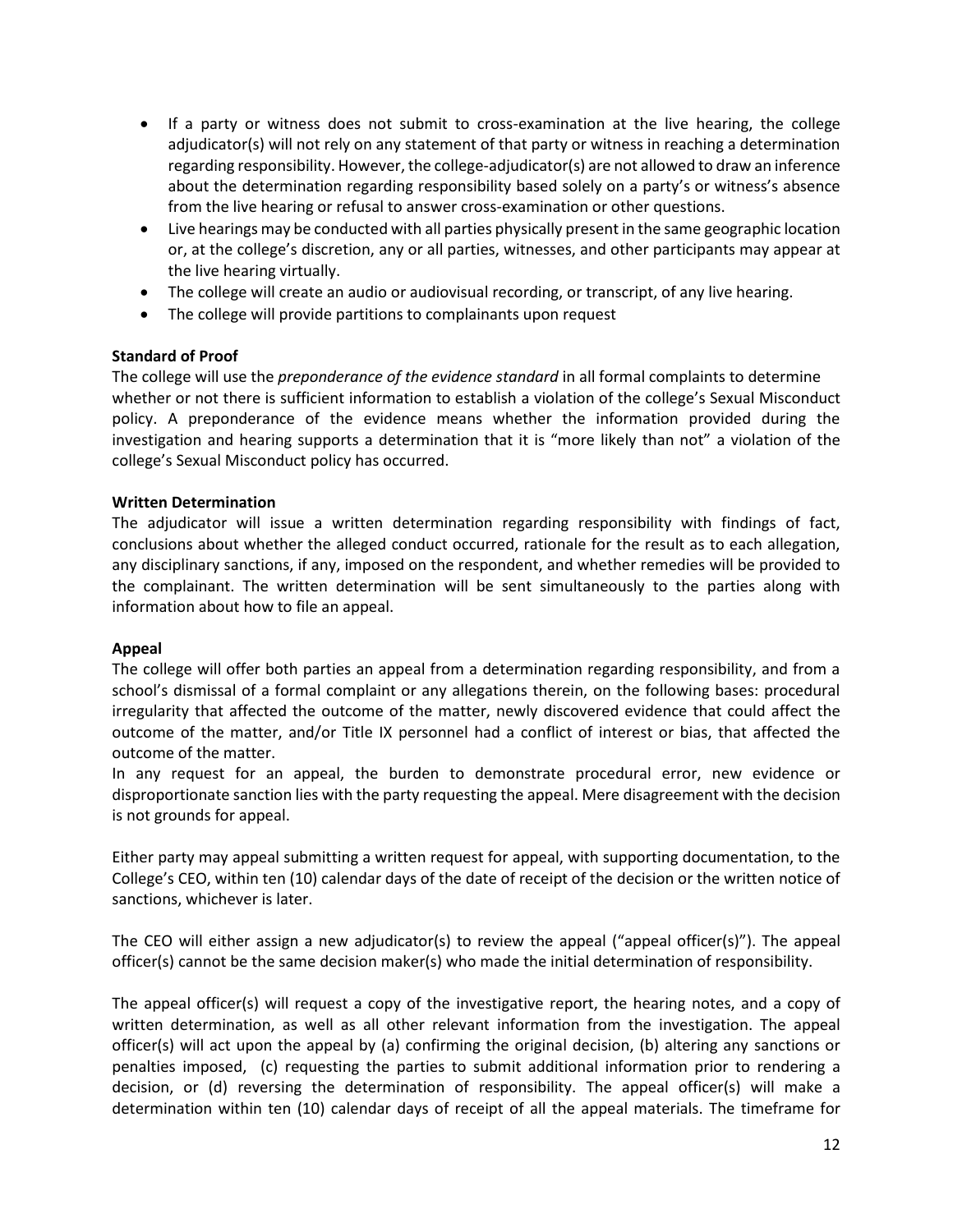appeal determination can be extended as necessary for good cause with notice to all the parties. The notice will provide explanation of the reason(s) for the extension.

Both the complainant and the respondent will be notified of the outcome of the appeal in writing within three (3) calendar days of the date of the decision. The decision rendered by the appeal adjudicator is final and cannot be further appealed with the college.

### **Resolution Time Frame**

The college aims to resolve all sexual misconduct reports and appeals (where applicable), within sixty (60) calendar days. This time period can be extended by the college, as necessary, for good cause with notice to all the parties of the extension and an explanation of the reason(s) for the extension. The Title IX Coordinator or designee will regularly notify the parties of the status of the proceedings throughout their duration.

#### **Prior Sexual History**

In general, a complainant's prior sexual history is not relevant and will not be admitted as evidence during an investigation. However, if where there is a current or ongoing relationship between the complainant and the respondent, and the respondent alleges that consent was given, the prior sexual history between the parties may be relevant to assess the manner and nature of communications between the parties. The mere fact of a current or previous dating or sexual relationship, by itself, is insufficient to constitute consent.

Questions or evidence about a complainant's sexual predisposition are not permitted (with no exceptions). Questions or evidence about a complainant's prior sexual behavior are generally not permitted, subject to two exceptions: If offered to prove that someone other than the respondent committed the alleged sexual harassment, or if the question or evidence concerns sexual behavior between the complainant and the respondent and is offered to prove consent.

The investigator may consider prior or subsequent allegations of, or findings of responsibility for similar conduct by the respondent to the extent such information is relevant.

### **Sanctions and Remedies**

Disciplinary sanctions for violation of the college's Title IX Sexual Misconduct Policy include:

- Verbal or written warning;
- Mandatory educational programming;
- Probation;
- Removal from campus programs/activities/leadership positions;
- Restrictions regarding entering certain buildings or areas of campus;
- Performance improvement/management process (employees only);
- Suspension from school or employment (with or without pay, in the case of employees);
- Termination of enrollment or employment with the college.

#### **Respondent Failure to Complete Sanctions**

Respondents who fail to complete issued sanctions will not be able to continue their enrollment or employment with the college.

#### **Conflict of Interest**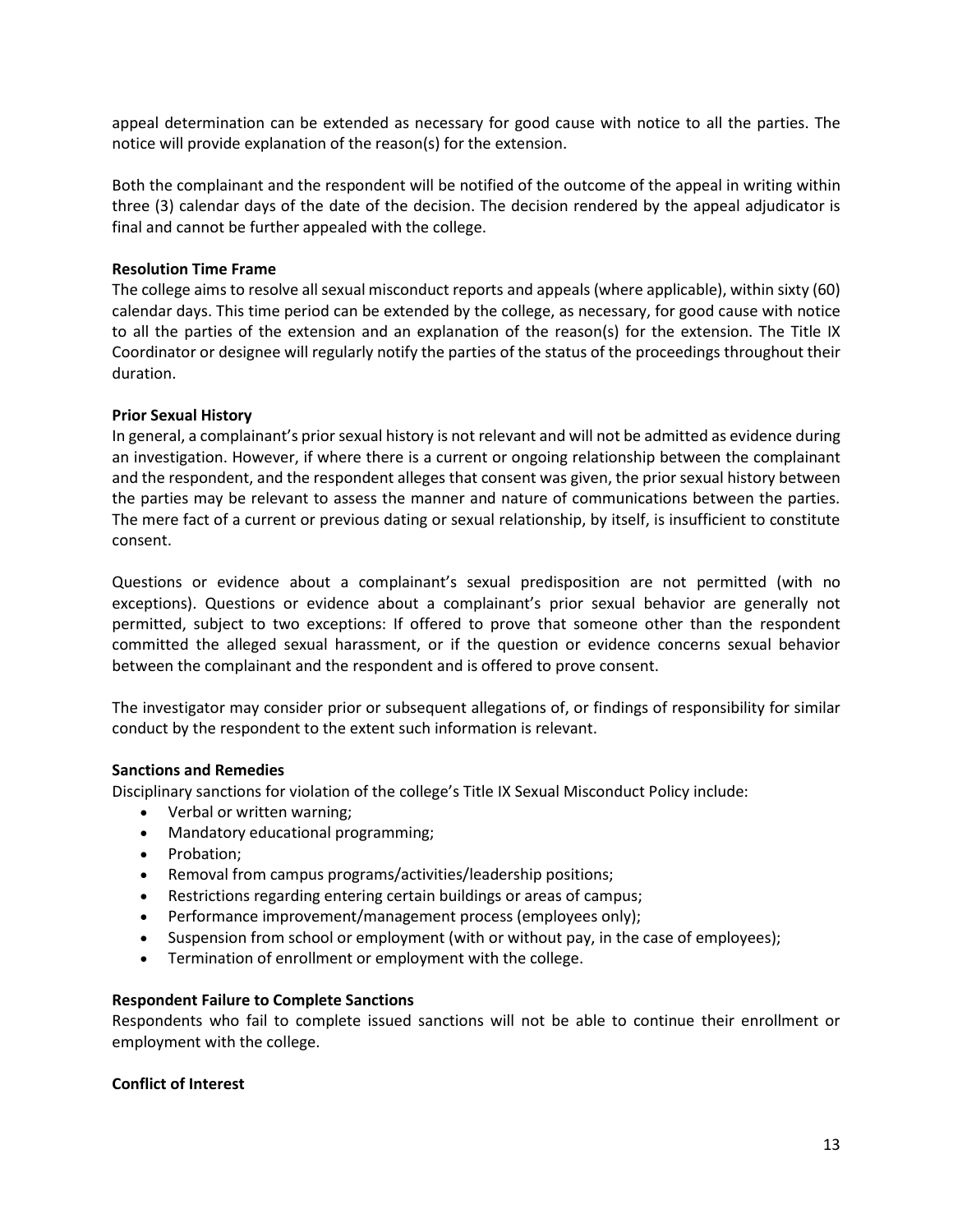MCC requires any college personnel (including contractors) facilitating the grievance be free from conflicts of interest and bias and disclose any potential or actual conflict of interest. All college personnel will be trained to serve impartially. If a complainant or respondent believes that an investigator has a conflict of interest, the party should submit a request to replace the investigator to the Title IX Coordinator. If the Title IX Coordinator is the investigator believed to have a conflict of interest, the party should submit such request to the CEO of the college. In all cases, requests to replace an individual due to conflict of interest must be submitted within three (3) days of a party's notice of the conflicted individual's participation. The written request must include a detailed description of the conflict. If it is determined that the conflict of interest exists, the college will take steps to address the conflict as appropriate to maintain an impartial process.

### **Recordkeeping**

Records of each Title IX sexual misconduct investigation will be kept by a minimum of seven (7) years by the Title IX coordinator or designee. The notice of sanction and/or appellate determination will be maintained by the Registrar's office if the respondent(s) is a student as part of a student's permanent academic file, and by the Director of HR as part of an employee-respondent's HR file. All notes and documents exclusively used by the investigator but not made part of the final report will be destroyed after an appellate determination (or, if no appeal, a sanction, or final determination) is made.

#### **Reporting to Law Enforcement**

MCC encourages complainants to report to the police any allegation of sexual misconduct that could rise to the level of a crime. The college will assist individuals wishing to do so.

Complainants have the right to request that law enforcement implement emergency protective restraining orders or to pursue such orders through the civil court process. Complainants who receive emergency or permanent protective or restraining orders through a criminal or civil process should notify the Title IX Coordinator so that the college can work with the complainant and the subject of the restraining order.

Because the standards for finding a violation of criminal law are different from the standards for finding a violation of the Title IX Sexual Misconduct policy, criminal investigations or reports are not determinative of whether sexual misconduct, for purposes of this policy, has occurred. In other words, conduct may constitute sexual misconduct under this policy even if law enforcement agencies lack sufficient evidence of a crime and therefore decline to investigate or prosecute or vice versa.

MCC's investigation of a complaint of sexual misconduct shall proceed independently from any law enforcement investigation, except when the college is required by law enforcement to defer the factfinding portion of its investigation for a limited time while law enforcement gathers evidence. In such cases, the Title IX Coordinator or designee will inform the parties of the need to defer the college's factfinding process, and will provide regular updates on the status of the investigation and notify the parties when the college's fact-finding process can resume.

### **Medical Assistance**

Whether or not an individual who has experienced sexual misconduct decides to report an incident to MCC or the local Police Department, he or she is encouraged to seek immediate medical attention if required. Under Illinois law, certain medical personnel are required to alert police when the individual requesting treatment appears to have sustained injury as a victim of a criminal offense, including sexual violence. However, the individual may choose whether to speak to the police and is not required to do so.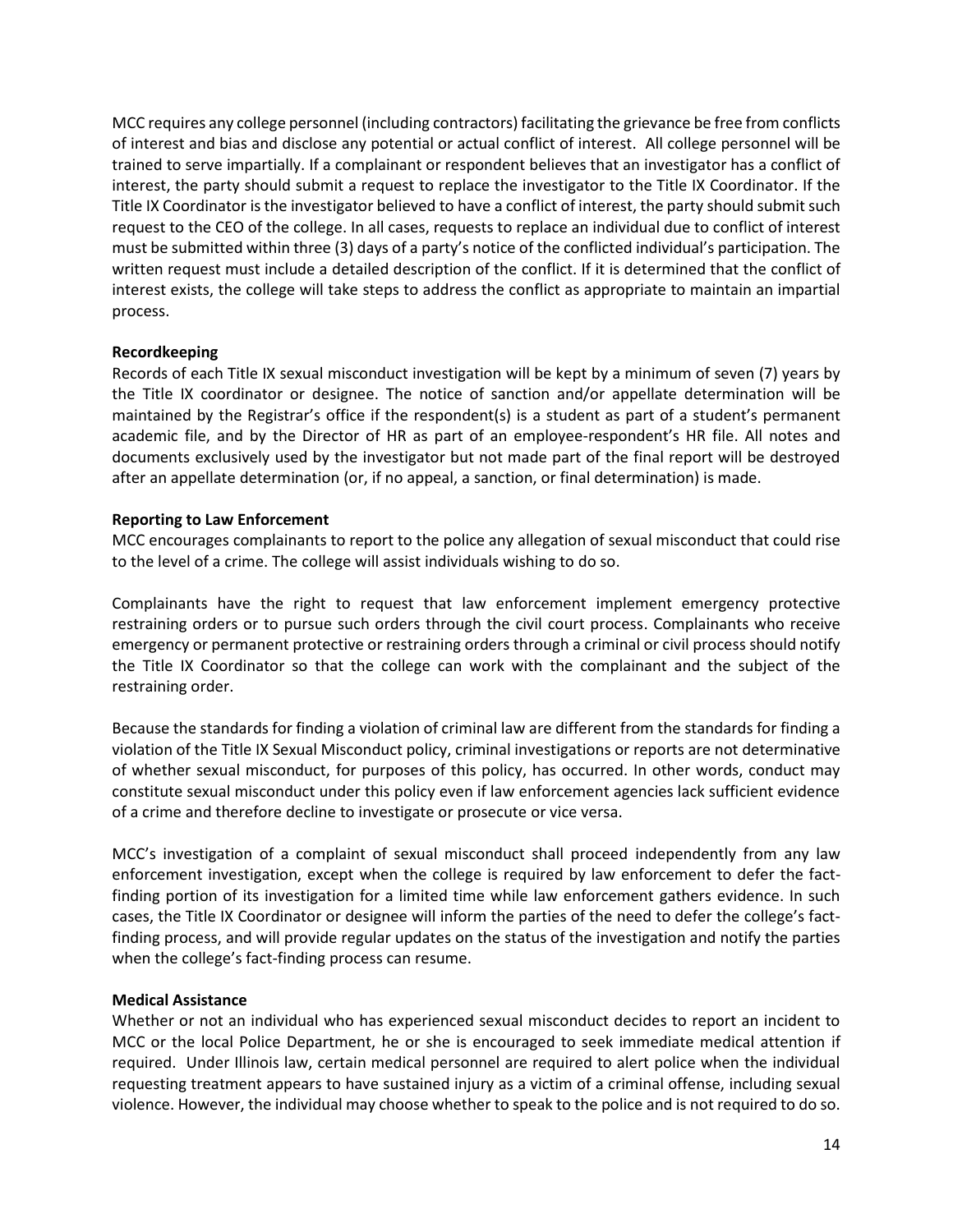#### **Evidence Collection and Preservation**

Even if an individual has not been physically hurt, a timely medical examination is recommended so that forensic evidence can be collected and preserved. An individual may choose to allow the collection of evidence by medical personnel even if he or she chooses not to make a report to the police. In order to best preserve forensic evidence, it is suggested that an individual not shower, bathe, douche, smoke or change clothes or bedding before seeking medical attention, and that medical attention be sought as soon as possible. If the individual decides to change clothes, he or she can bring unwashed clothes worn during the incident to the hospital or medical facility in a paper (or other non-plastic) bag.

Under Illinois law, the cost of emergency medical or forensic examinations for sexual violence survivors not covered by private insurance or Illinois Public Aid will be covered by the Illinois Department of Healthcare and Family Services.

Individuals who have experienced sexual misconduct are also encouraged to preserve evidence by saving text messages, instant messages, social networking pages, other communications and keeping pictures, logs, or other copies of documents.

#### **Amnesty Provision**

MCC encourages reporting of sexual misconduct and seeks to remove any barriers to making a report. The college recognizes that an individual who has been drinking or using drugs at the time of the incident may be hesitant to make a report because of potential consequences for their own conduct. To encourage reporting, an individual who makes a good faith report of sexual misconduct that was directed at them or another person will not be subject to disciplinary action by MCC for a conduct or policy violation that is related to and revealed in the sexual misconduct report or investigation, unless the MCC determines that the violation was serious and placed the health or safety of others at risk. This amnesty provision does not preclude or prevent action by police or other legal authorities.

### **False Reporting or Testimony**

Reports of sexual misconduct that are later found to be intentionally false or made maliciously without regard for truth shall constitute a violation of this policy and the standards of student conduct. This provision does not apply to reports made in good faith, even if the allegations in the report are not substantiated through the subsequent investigation. Likewise, a third-party witness who intentionally provides false or misleading testimony may be subject to disciplinary action under this policy and/or the standards of student conduct.

#### **Protection Against Retaliation**

Title IX prohibits retaliation for asserting or otherwise participating in claims of sex discrimination. MCC strictly prohibits retaliation against any member of its community for reporting an incident of sexual misconduct or for participating, in any manner, in an investigation, hearing or determination related to a report of sexual misconduct. MCC considers such actions to be protected activities in which all members of the college may freely engage.

Members of MCC community are prohibited from engaging in actions, directly or through others, that are aimed to discourage a reasonable party or a witness from reporting sexual misconduct or participating in any part of the Title IX grievance process.

The exercise of rights protected under the First Amendment does not constitute retaliation. Charging an individual with a code of conduct violation for making a materially false statement in bad faith in the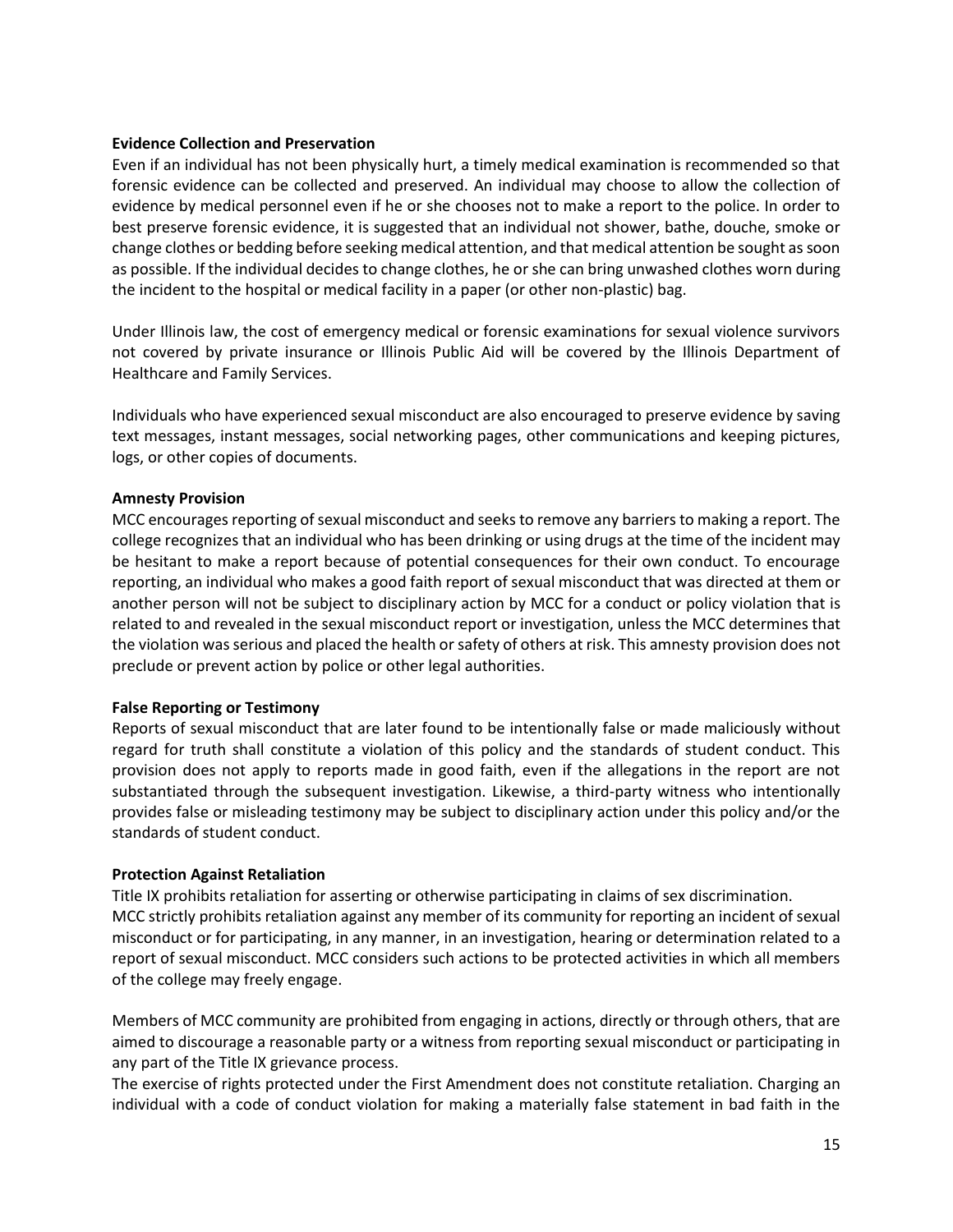course of a Title IX grievance proceeding does not constitute retaliation; however, a determination regarding responsibility, alone, is not sufficient to conclude that any party made a bad faith materially false statement

### **Academic Freedom**

This policy does not prohibit legitimate academic discussion or comment. Sexual relations and other themes relating to gender or sexuality may be the subject of school lectures, classroom discussion, academic role playing, or informal debate and discussion. Such discussion and comment are not to be regarded as sexual harassment as long as the participants do not engage in offensive conduct that exceeds the legitimate and reasonable limits of academic endeavor.

# **Definition of Consent In Illinois**

"Consent" means a freely given agreement to the act of sexual penetration or sexual conduct in question. Lack of verbal or physical resistance or submission by the victim resulting from the use of force or threat of force by the accused shall not constitute consent. The manner of dress of the victim at the time of the offense shall not constitute consent.

Additional information can be found at [http://www.ilga.gov/legislation/ilcs/documents/072000050K11-](http://www.ilga.gov/legislation/ilcs/documents/072000050K11-1.70.htm) [1.70.htm](http://www.ilga.gov/legislation/ilcs/documents/072000050K11-1.70.htm)

# **Sexual Misconduct Education and Awareness**

MCC provides educational programming that consists of primary prevention and awareness programs for all incoming students and new employees and ongoing awareness and prevention campaigns for students, faculty, and staff that:

- Identify sexual misconduct which includes sexual harassment, sexual abuse, sexual assault or rape, domestic violence, dating violence and stalking as prohibited conduct;
- Define what behavior constitutes sexual harassment, sexual abuse, sexual assault or rape, domestic violence, dating violence and stalking;
- Defines 'consent to sexual activity' under University policy and state regulations
- Covers information on reporting sexual violence, assisting victims and survivors of sexual violence, and preventing sexual violence through bystander training.
- Explains rights of accuser and accused, including the right to file reports with external law enforcement agencies and the right to an advisor.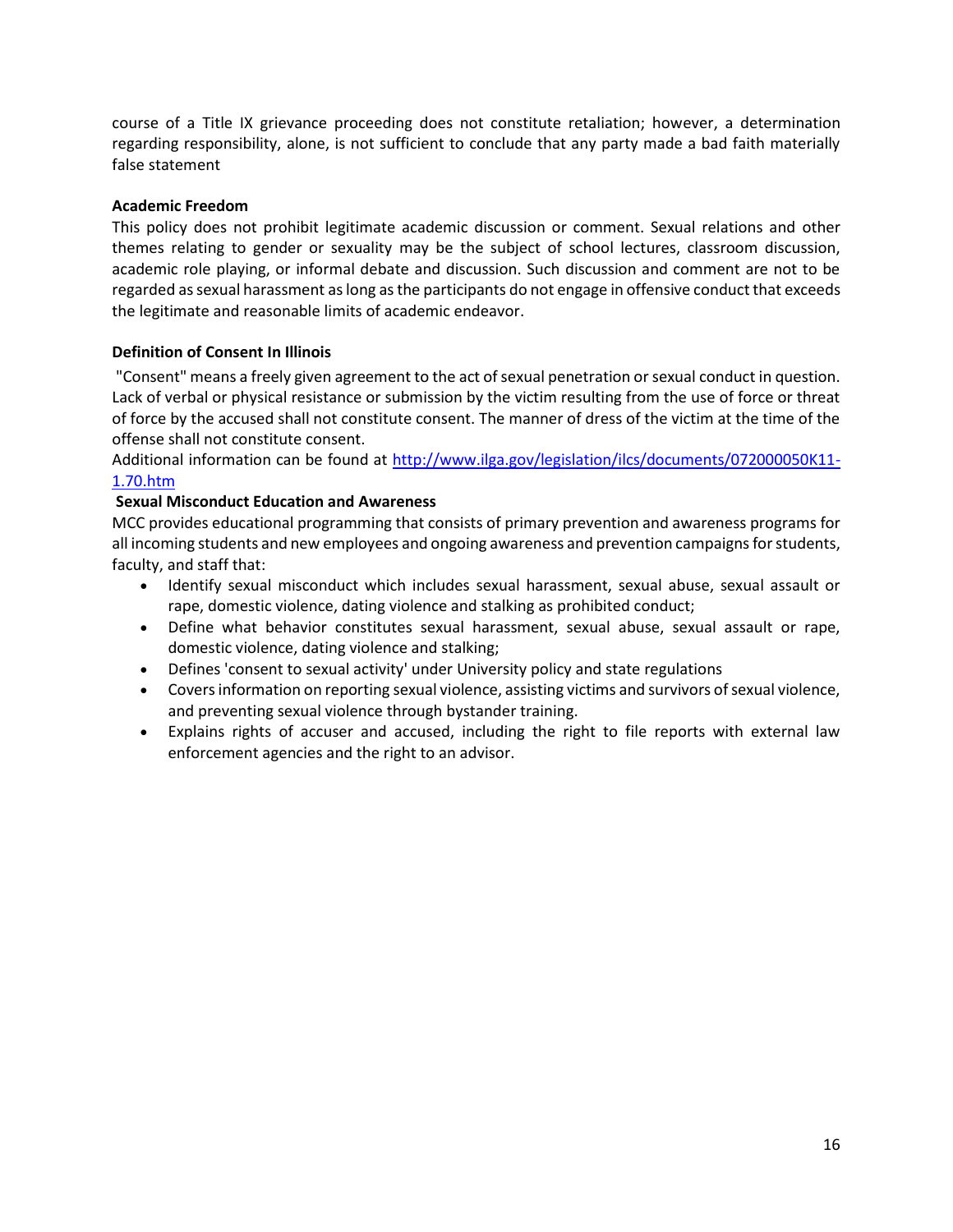# **APPENDIX A: OFF CAMPUS RESOURCES**

#### **CRISIS HOTLINES**

24-Hour Chicago Rape Crisis Hotline: 1-888-293- 2080 24-Hour Sarah's Inn Domestic Violence Crisis Line: 708-386-4225 24-Hour City of Chicago Domestic Violence Help Line: 1-877-863-6338 24-Hour Spanish Speaking Domestic Violence Hotline: 312-738-5358

Child Abuse, National Hotline: 800-252-2873 Child Help National Child Abuse Hotline: 800-422-4453

Crisis Counseling, General: 847-228-6400 Crisis Counseling, Teens: 847-228-8996 Crisis Counseling, Children: 847-228-5437

DCFS Hotline: 800-252-2873

Domestic Violence – General: 800-603-4357 Domestic Violence Hot Line – Chicago: 800-603-4357 Domestic Violence Hot Line - Will County: 877-335-3020

Emergency Services, Chicago: 800-654-8595

Sexual Assault, General (RAINN): 800-656-4673

Sexual Assault Hotline – Chicago: 888-293-2080

Sexual Assault Crisis Line - Hickory Hills: 708-741-4500

National Suicide Prevention Lifeline (www.suicidepreventionlifeline.org): 800-273-8255

#### **CHICAGO POLICE DEPARTMENT**

911 (emergency) 311 (non-emergency)

#### **POLICE DEPARTMENTS LOCATED NEAR EACH OF THE CAMPUS LOCATIONS**

**Chicago Campus** Address: 1160 N Larrabee St, Chicago, IL 60610 Phone: (312) 742-5870

**Blue Island Campus Extension** Address: 13031 Greenwood Ave, Blue Island, IL 60406 Phone: (708) 385-1313

**Naperville Campus Extension** Address: 1350 Aurora Ave, Naperville, IL 60540 Phone: (630) 420-6666 **EMERGENCY ROOMS AVAILABLE TO PROVIDE FORENSIC EXAMINATION NEAR EACH OF THE CAMPUS LOCATIONS**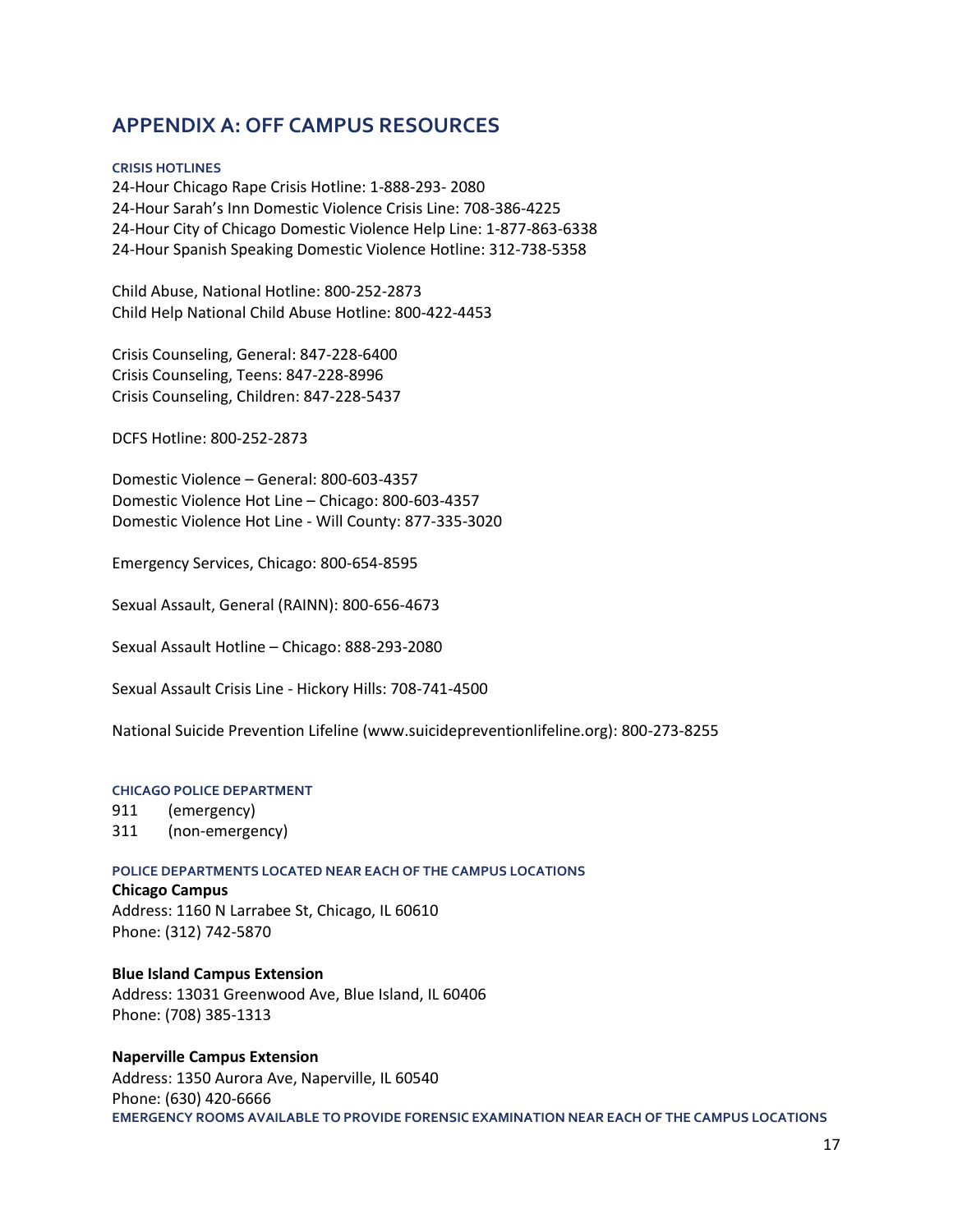**Chicago Chicago Lakeshore Hospital** Address: 4840 N Marine Dr, Chicago, IL 60640 Phone: (773) 878-9700

**Rush University Medical Center** Address: 1653 W Congress Pkwy, Chicago, IL 60612 Phone: (888) 352-7874

**Advocate Illinois Masonic Medical Center** Address: 836 W Wellington Ave, Chicago, IL 60657 Phone: (773) 975-1600

**University of Illinois at Chicago** Address: 1740 W Taylor St, Chicago, IL 60612 Phone: (866) 600-2273

**Mercy Hospital and Medical Center** Address: 2525 Michigan Avenue, Chicago, IL 60616 Phone: (312) 567-2000

**Naperville University of Chicago Hospital**  Address: 1020 E Ogden Ave, Naperville, IL 60563 Phone: (630) 355-4885

**Edward Hospital**  Address: 801 S Washington St, Naperville, IL 60540 Phone: (630) 527-3000

**RESOURCE CENTERS AND ADVOCACY GROUPS NEAR EACH OF THE CAMPUS LOCATIONS**

**Chicago Chicago Children's Advocacy**  Address: 1240 S Damen Ave, Chicago, IL 60608 Phone: (312) 492-3700

**Rape Victim Advocates**  Address: 180 N Michigan Ave #600, Chicago, IL 60601 Phone: (312) 443-9603

**Blue Island Pillars' Sexual Assault Services** 708.PILLARS (708.745.5277)

**Domestic Violence Hotline** 708.485.5254

**Sexual Assault Hotline**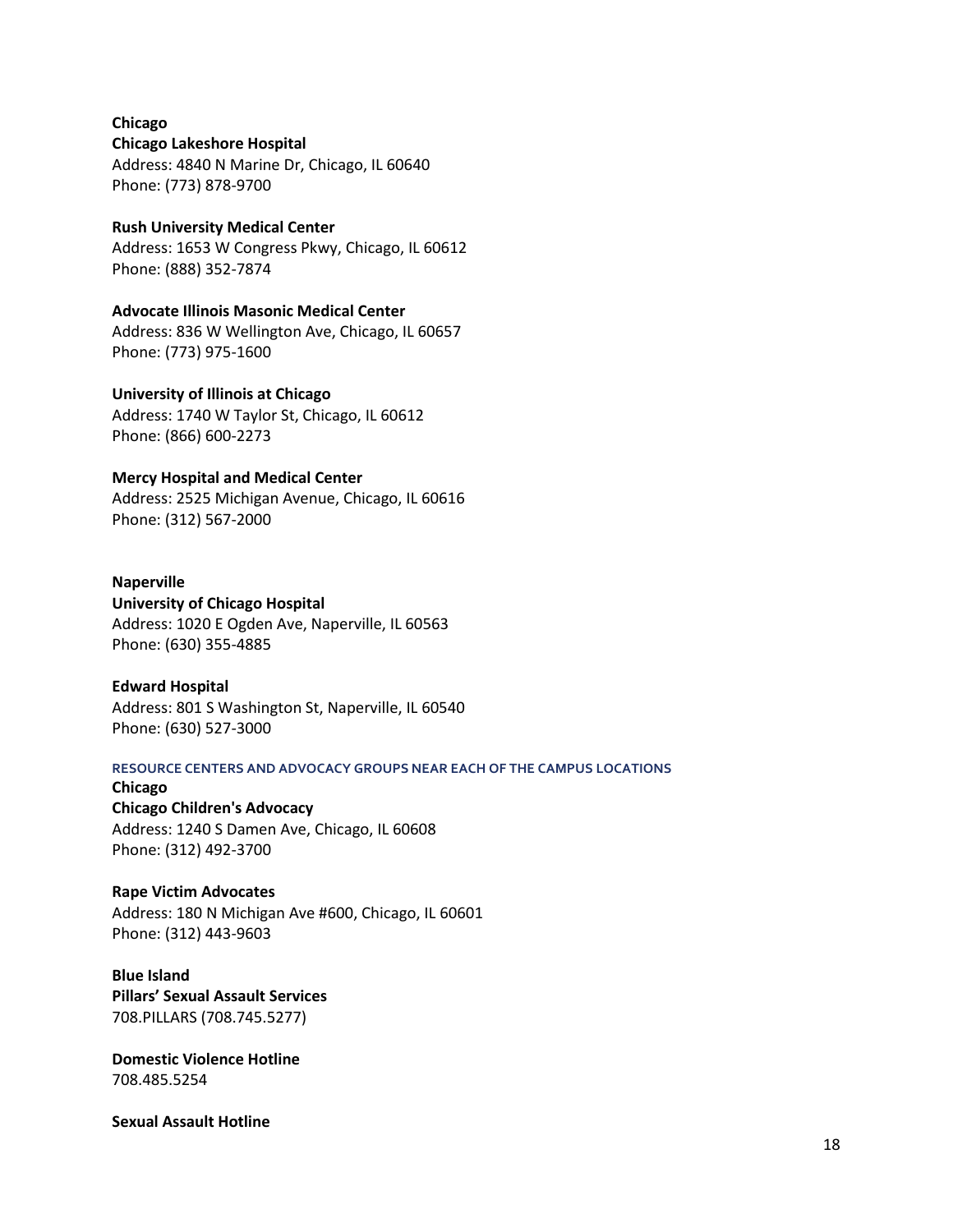708.482.9600

**Naperville Family Shelter Service (DuPage County)** [www.familyshelterservice.org](http://www.familyshelterservice.org/) (630) 469 -5650 HOTLINE

#### **Guardian Angel Community Services (Will County)**

[www.gacsprograms.org/groundwork](http://www.gacsprograms.org/groundwork) (815) 729 -1228 HOTLINE

**OTHER RESOU RCES: National Domestic Violence Hotline** (800) 799 -SAFE (7233) (800) 787 -3224 (TTY)

**Illinois Domestic Violence Help Line** (877) 863 -6338 (Chicago area) (877) 863 -6339 (TTY) Office of the Illinois Attorney General [www.illinoisattorneygeneral.gov](http://www.illinoisattorneygeneral.gov/)

#### **Advocate Illinois Masonic Medical Center**

[www.advocatehealth.com/immc](http://www.advocatehealth.com/immc) 836 W Wellington Ave Chicago, IL 60657 773 -975 -1600

#### **Apna Ghar Inc .**

[www.apnaghar.org](http://www.apnaghar.org/) 4350 N Broadway St. Chicago, IL 60613 (773) 334 -4663

#### **Arab -American Family Services**

[www.arabamericanfamilyservices.org](http://www.arabamericanfamilyservices.org/) 9044 S Octavia Ave Bridgeview, IL 60455 (708) 599 -2237

#### **A Safe Place**

[www.asafeplaceforhelp.org](http://www.asafeplaceforhelp.org/) 2710 17th Street Zion, IL 60099 847 -731 -7165 24 -Hour Crisis Line: 847 -249 -4450

### **Between Friends**

[www.betweenfriendschicago.org](http://www.betweenfriendschicago.org/) LPC: 773 -325 -7777 Loop: 312 -362 -8400 312 -362 -8066

**Center on Halsted (LGBT & STD Testing Services)**